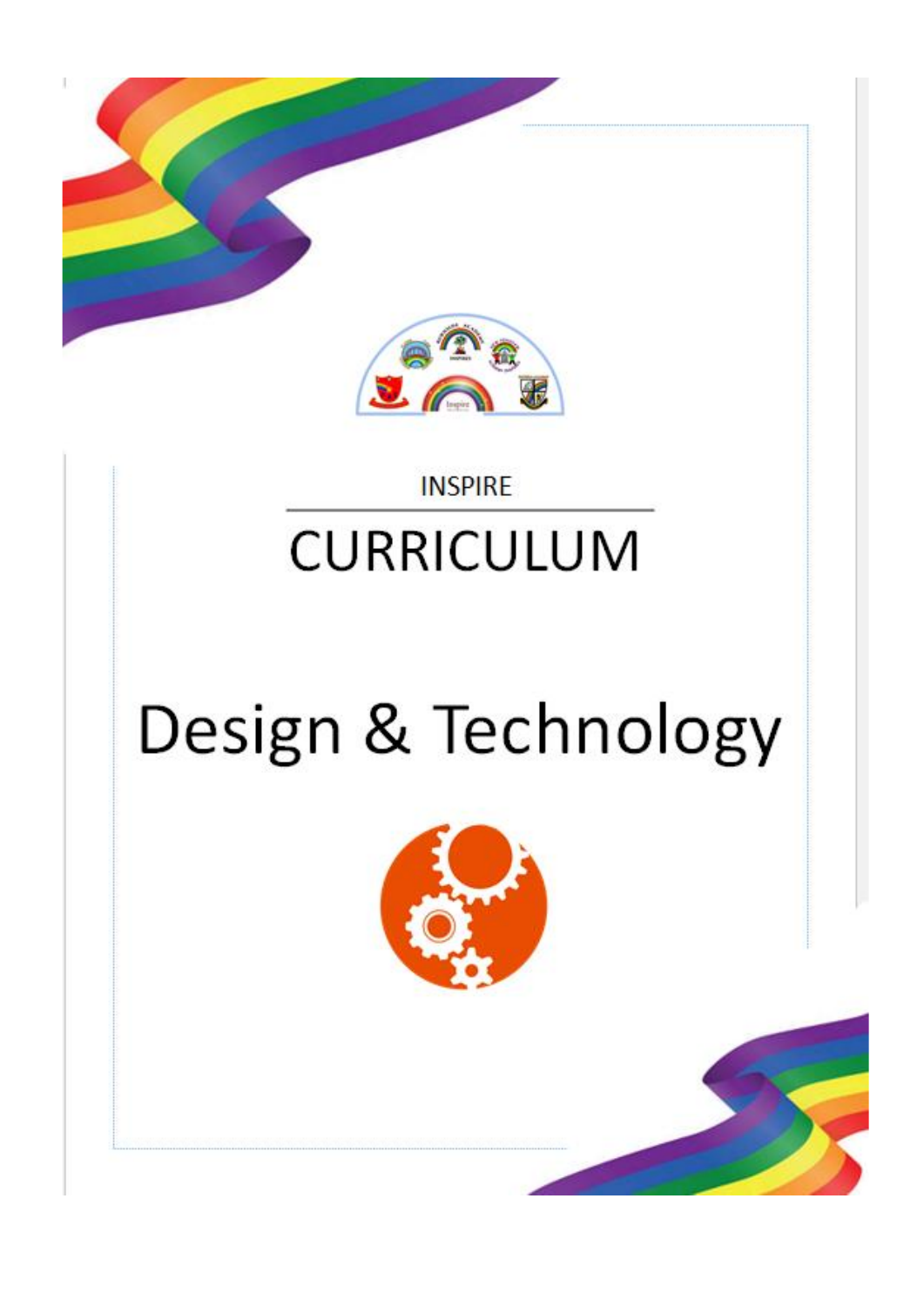## Design & Technology

#### Intent

The National Curriculum for Design and Technology states that the subject is "inspiring, rigorous and practical". Design and Technology aims to allow children to use their imagination and creativity to design and make a range of products within a variety of contexts. Children will build and apply the knowledge and skills needed to design high quality within a variety or contexts. Children will build and apply the knowledge and skills heeded to design high quality<br>products. They are given the opportunity to understand nutrition and learn how to cook in every year group, believe it is vital that our children learn healthy food habits early and grow to develop positive relationships with food and nutrition.

Design and Technology requires children to draw on skills within Mathematics, Art, Science and Computing. Children will deepen their understanding and independence within all of these subject areas during their Design and Technology lessons.

Children are given regular opportunities to develop their understanding of the technological world. We will evaluate past and present design and technology and the ways that these have influenced modern society. This will allow our children to have a more critical approach to their own designs and creations.

Throughout their time at our school children will be encouraged to take risks when designing and making their products. Lessons will be hands on and engaging, with the children having access to lots of resources and materials. They will be encouraged to think critically in order to evaluate their past prototypes and when testing their current designs. This will allow the children to build upon their artistic skills and become more resourceful.

We want the children at our school to develop their imagination, their critical thinking and their understanding of the world around them through their love of Design and Technology. We aim for our children to question and think innovatively about the world around them in order to design and develop their own products with a purpose in mind.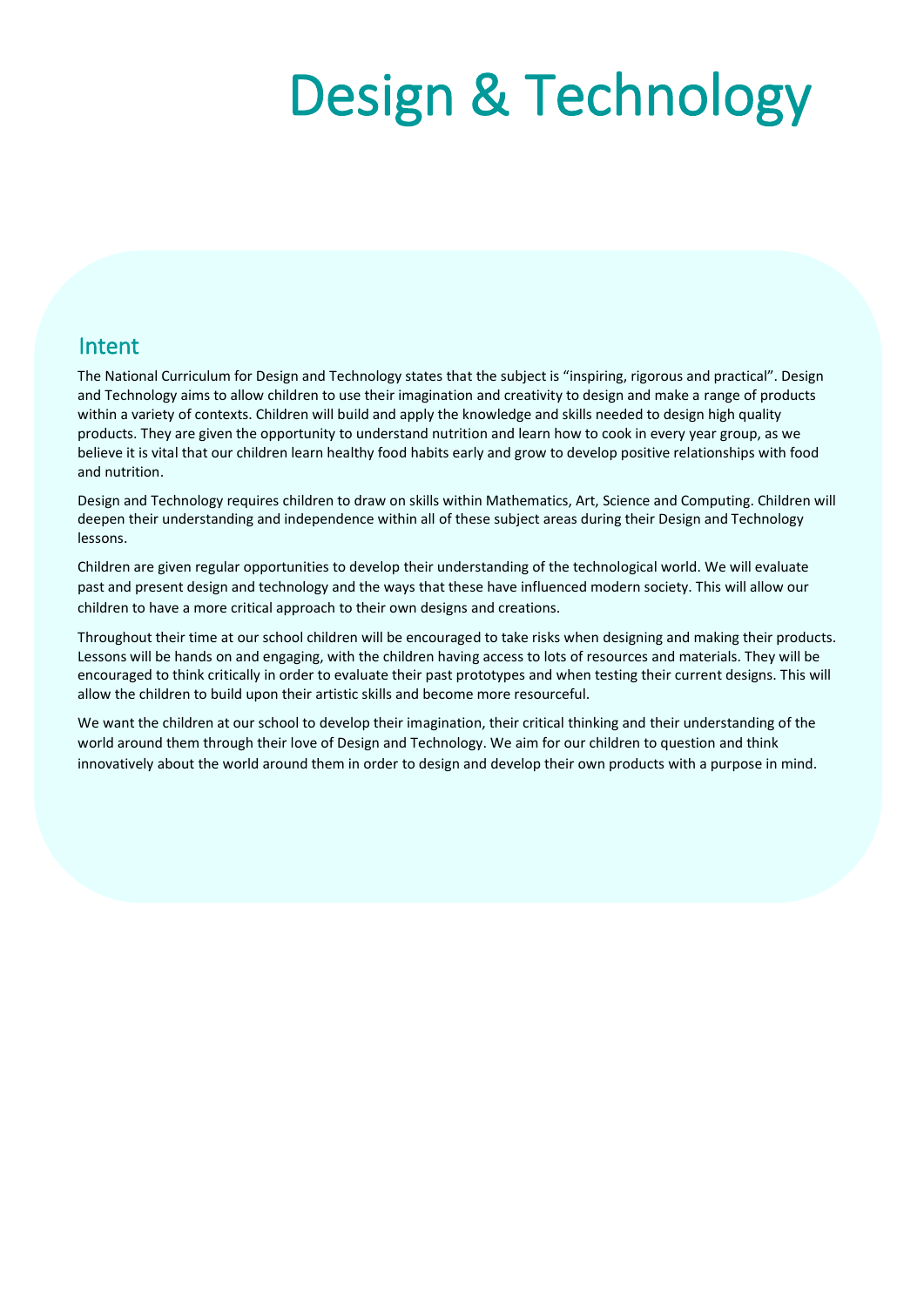#### Breadth of Study

The following is the breadth of study that our pupils will cover from Year One through to Year Six. All statutory requirements taken from the National Curriculum are included, and some of the content has been supported by Kapow Primary – Videos, additional planning and resources to support units can be found on [www.kapowprimary.com,](http://www.kapowprimary.com/) accessed only using allocated username and passwords.

| Key Stage 1                                                                                                                                                               | Key Stage 2                                                                                                                                                                                        |
|---------------------------------------------------------------------------------------------------------------------------------------------------------------------------|----------------------------------------------------------------------------------------------------------------------------------------------------------------------------------------------------|
| Through a variety of creative and practical activities,<br>pupils should be taught the knowledge, understanding                                                           | Through a variety of creative and practical activities, pupils should be<br>taught the knowledge, understanding and skills needed to engage in an                                                  |
| and skills needed to engage in an iterative process of<br>designing and making. They should work in a range of<br>relevant contexts, such as the home and school, gardens | iterative process of designing and making. They should work in a range<br>of relevant contexts, such as the home, school, leisure, culture,<br>enterprise, industry and the wider environment.     |
| and playgrounds, the local community, industry and the<br>wider environment.                                                                                              | When designing and making, pupils should be taught to:                                                                                                                                             |
| When designing and making, pupils should be taught to:                                                                                                                    | <b>Design</b><br>use research and develop design criteria to inform the design of<br>innovative, functional, appealing products that are fit for purpose,                                          |
| <b>Design</b>                                                                                                                                                             | aimed at particular individuals or groups.                                                                                                                                                         |
| design purposeful, functional, appealing products for<br>themselves and other users based on design criteria.                                                             | generate, develop, model and communicate their ideas through<br>discussion, annotated sketches, cross-sectional and exploded diagrams,                                                             |
| generate develop, model and communicate their ideas<br>through talking, drawing, templates, mock-ups and,                                                                 | prototypes, pattern pieces and computer-aided design.                                                                                                                                              |
| where appropriate, information and communication<br>technology.                                                                                                           | <b>Make</b><br>select from and use a wider range of tools and equipment to perform                                                                                                                 |
|                                                                                                                                                                           | practical tasks, such as cutting, shaping, joining and finishing,                                                                                                                                  |
| <b>Make</b>                                                                                                                                                               | accurately.                                                                                                                                                                                        |
| select from and use a range of tools and equipment to<br>perform practical tasks such as cutting, shaping, joining<br>and finishing.                                      | select from and use a wider range of materials and components,<br>including construction materials, textiles and ingredients, according to<br>their functional properties and aesthetic qualities. |
| select from and use a wide range of materials and<br>components, including construction materials, textiles                                                               | <b>Evaluate</b>                                                                                                                                                                                    |
| and ingredients, according to their characteristics.                                                                                                                      | investigate and analyse a range of existing products.                                                                                                                                              |
| <b>Evaluate</b>                                                                                                                                                           | evaluate their ideas and products against their own design criteria and<br>consider the views of others to improve their work.                                                                     |
| explore and evaluate a range of existing products.                                                                                                                        | understand how key events and individuals in design and technology                                                                                                                                 |
| evaluate their ideas and products against design criteria.                                                                                                                | have helped shape the world                                                                                                                                                                        |
| <b>Technical knowledge</b>                                                                                                                                                | <b>Technical knowledge</b>                                                                                                                                                                         |
| build structures, exploring how they can be made<br>stronger, stiffer and more stable.                                                                                    | apply their understanding of how to strengthen, stiffen and reinforce<br>more complex structures.                                                                                                  |
| explore and use mechanisms, such as levers, sliders,                                                                                                                      | understand and use mechanical systems in their products, such as                                                                                                                                   |
| wheels and axles, in their products.                                                                                                                                      | gears, pulleys, cams, levers and linkages.<br>understand and use electrical systems in their products, such as series                                                                              |
| <b>Cooking and nutrition</b>                                                                                                                                              | circuits incorporating switches, bulbs, buzzers and motors.                                                                                                                                        |
| use the basic principles of a healthy and varied diet to                                                                                                                  | apply their understanding of computing to programme, monitor and                                                                                                                                   |
| prepare dishes.<br>understand where food comes from.                                                                                                                      | control their products.                                                                                                                                                                            |
|                                                                                                                                                                           | <b>Cooking and nutrition</b>                                                                                                                                                                       |
|                                                                                                                                                                           | understand and apply the principles of a healthy and varied                                                                                                                                        |
|                                                                                                                                                                           |                                                                                                                                                                                                    |
|                                                                                                                                                                           |                                                                                                                                                                                                    |
|                                                                                                                                                                           |                                                                                                                                                                                                    |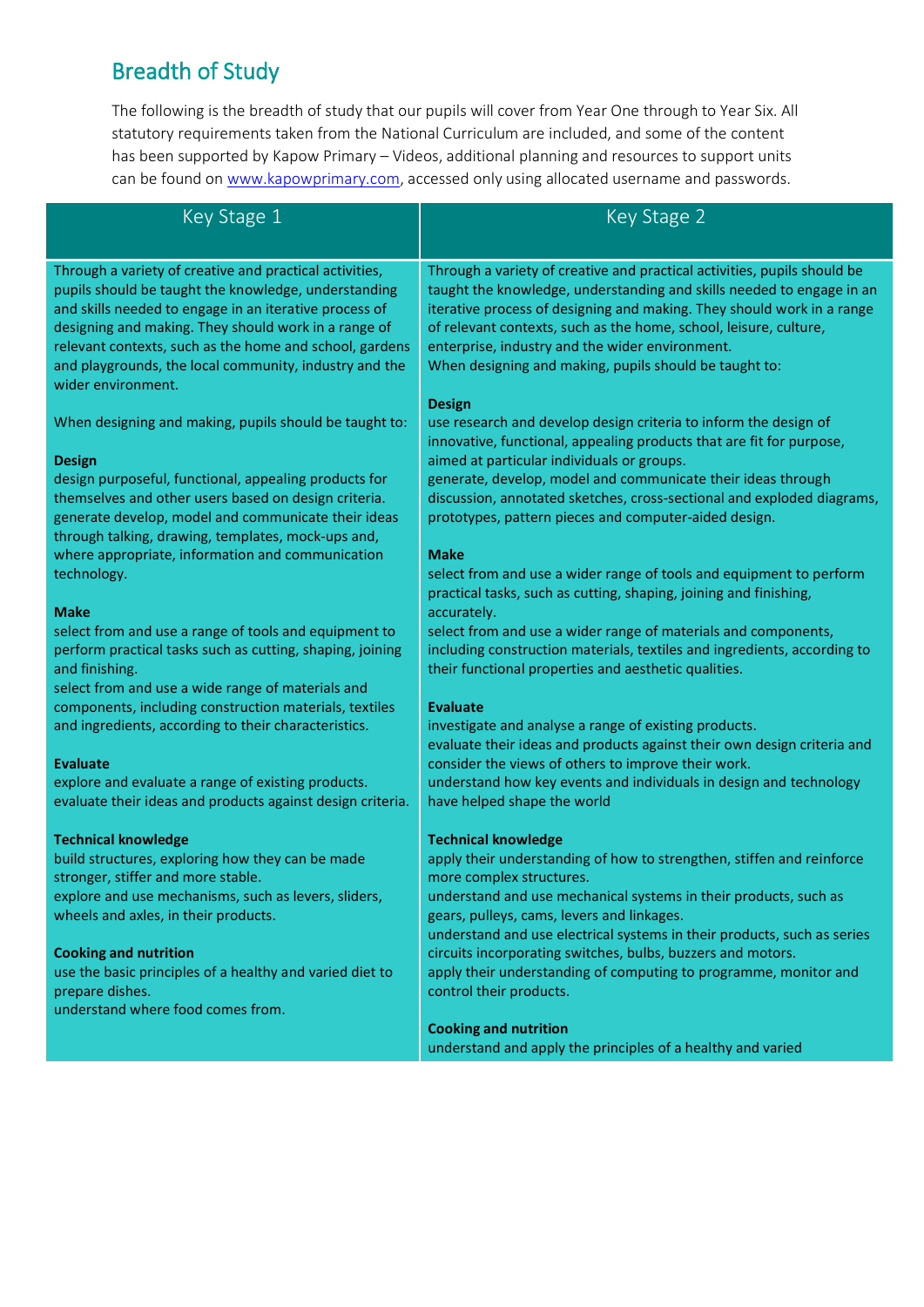### Design & Technology

#### Whole School Coverage

The following grid shows the coverage of D&T units across the Primary age range at our school. Each unit has been carefully and progressively planned to build upon pupil's knowledge of Design & Technology.

|        | <b>Autumn Term</b>                                                                          | <b>Spring Term</b>                                      | <b>Summer Term</b>                                    |
|--------|---------------------------------------------------------------------------------------------|---------------------------------------------------------|-------------------------------------------------------|
| Year 1 | <b>Cooking &amp; Nutrition</b><br>Fruit & Vegetables:<br><b>Making Smoothies</b>            | <b>Mechanisms</b><br>Wheels & axels                     | <b>Structures</b><br>Windmills                        |
| Year 2 | <b>Cooking &amp; Nutrition</b><br>A Balanced Diet: Making wraps                             | <b>Structures</b><br>Design & Make a chair<br>for a toy | <b>Textiles</b><br>Pouches                            |
| Year 3 | <b>Cooking &amp; Nutrition</b><br>Eating Seasonally:<br><b>Savoury Tarts</b>                | <b>Mechanisms</b><br><b>Pneumatic toys</b>              | <b>Textiles</b><br><b>Cushions</b>                    |
| Year 4 | <b>Cooking &amp; Nutrition</b><br>Adapting a Recipe:<br><b>Making biscuits</b>              | <b>Mechanisms</b><br><b>Slingshot Cars</b>              | <b>Electrical systems</b><br><b>Torches</b>           |
| Year 5 | <b>Cooking &amp; Nutrition</b><br>What could be Healthier?<br><b>Making Bolognese sauce</b> | <b>Structures</b><br><b>Bridges</b>                     | <b>Textiles</b><br><b>Stuffed Toys</b>                |
| Year 6 | <b>Cooking &amp; Nutrition</b><br>Come Dine with Me<br>Design & Make a 3-course Meal        | <b>Mechanisms</b><br><b>Automata Toys</b>               | <b>Electrical Systems</b><br><b>Steady hand Games</b> |